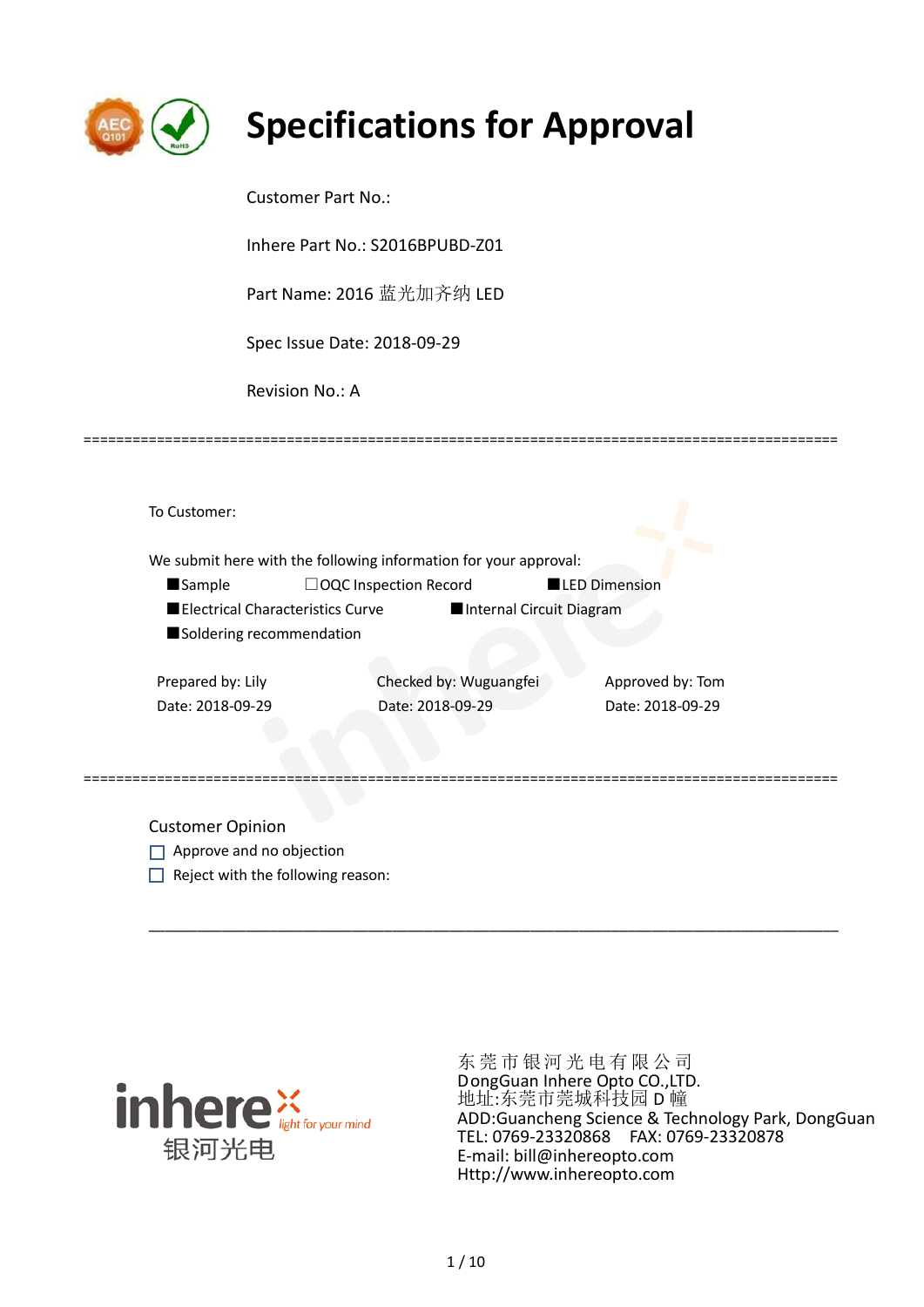#### **Features**

2.0mm × 1.6m SMD LED, 0.6thickness

Low power consumption

Wide view angle

Package: 4000pcs/reel

RoHS Compliant

### **Applications**

Automotive backlighting or indicator

Ideal for back light and indicator

Various colors and lens types available



# **Package outlines Recommend Pad Layout Recommend Pad Layout**





| Part No.       | <b>Emitted color</b> | Dice      | Lens color               |
|----------------|----------------------|-----------|--------------------------|
| S2016BPUBD-Z01 | Blue                 | InGaN/GaN | <b>Water Transparent</b> |

Notes:

All dimensions are in millimeters (inches);

Tolerances are ±0.1mm (0.004inch) unless otherwise noted.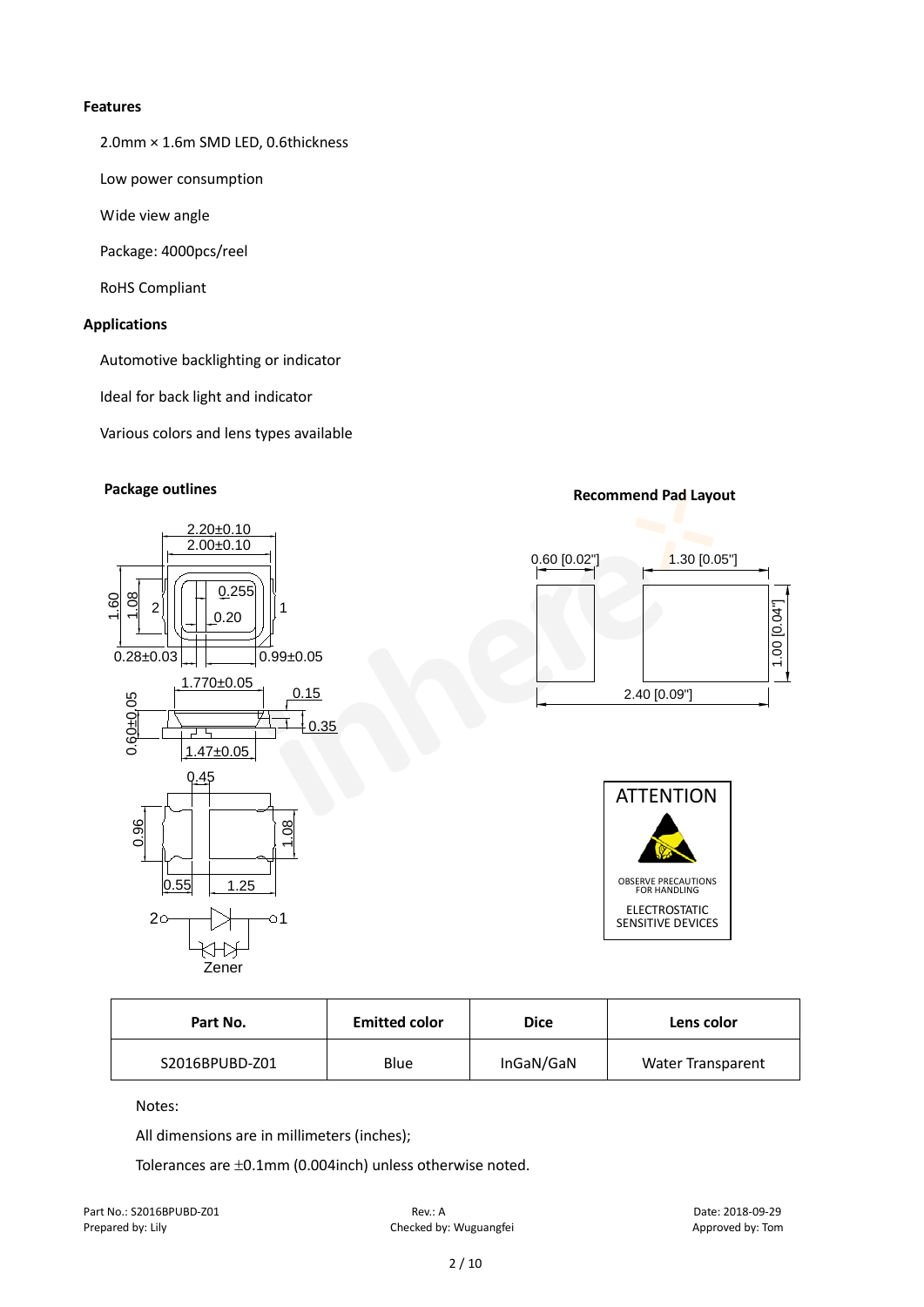# **Absolute Maximum Ratings (TA=25** ℃)

| Parameter                              | Symbol      | Value      | <b>Unit</b>  |
|----------------------------------------|-------------|------------|--------------|
| Forward current                        | If          | 50         | mA           |
| $*_{1}$<br>Reverse voltage             | Vr          | 8          | V            |
| Power dissipation                      | Pd          | 108        | mW           |
| ESD(HBM,R=100k $\Omega$ ,C=100pF)      |             | 6          | KV           |
| Operating temperature                  | Top         | $-40$ ~+85 | $^{\circ}$ C |
| Storage temperature                    | <b>Tstg</b> | $-40$ ~+85 | $^{\circ}$ C |
| Peak pulsing current (1/8 duty f=1kHz) | Ifp         | 125        | mA           |

# **Electro-Optical Characteristics (TA=25** ℃)

|                             | <b>Test</b><br><b>Condition</b> | Symbol          | Value             |            |        |        |
|-----------------------------|---------------------------------|-----------------|-------------------|------------|--------|--------|
| Parameter                   |                                 |                 | Min               | <b>Typ</b> | Max    | Unit   |
| Wavelength at peak emission | $If=20mA$                       | $\lambda$ p     | $\qquad \qquad -$ | 446        | $-\,-$ | nm     |
| Spectral half bandwidth     | $If=20mA$                       | Δλ              | --                | 18         | --     | nm     |
| e e<br>Dominant wavelength  | $If=20mA$                       | λd              | 450               | $-$        | 460    | nm     |
| Forward voltage             | $If=20mA$                       | Vf              | 2.8               | $-$        | 3.6    | $\vee$ |
| Luminous intensity          | $If=20mA$                       | Iv              | 100               | 160        |        | mcd    |
| Viewing angle at 50% lv     | $If=20mA$                       | $2\theta$ $1/2$ | --                | 120        | $-\,-$ | Deg    |
| Reverse current             | $Vr = 5V$                       | Ir              | --                | $-$        | 10     | μA     |

Note: 1. Product with zener diode is needed to discriminate the characteristics of product by fixing current and measuring voltage.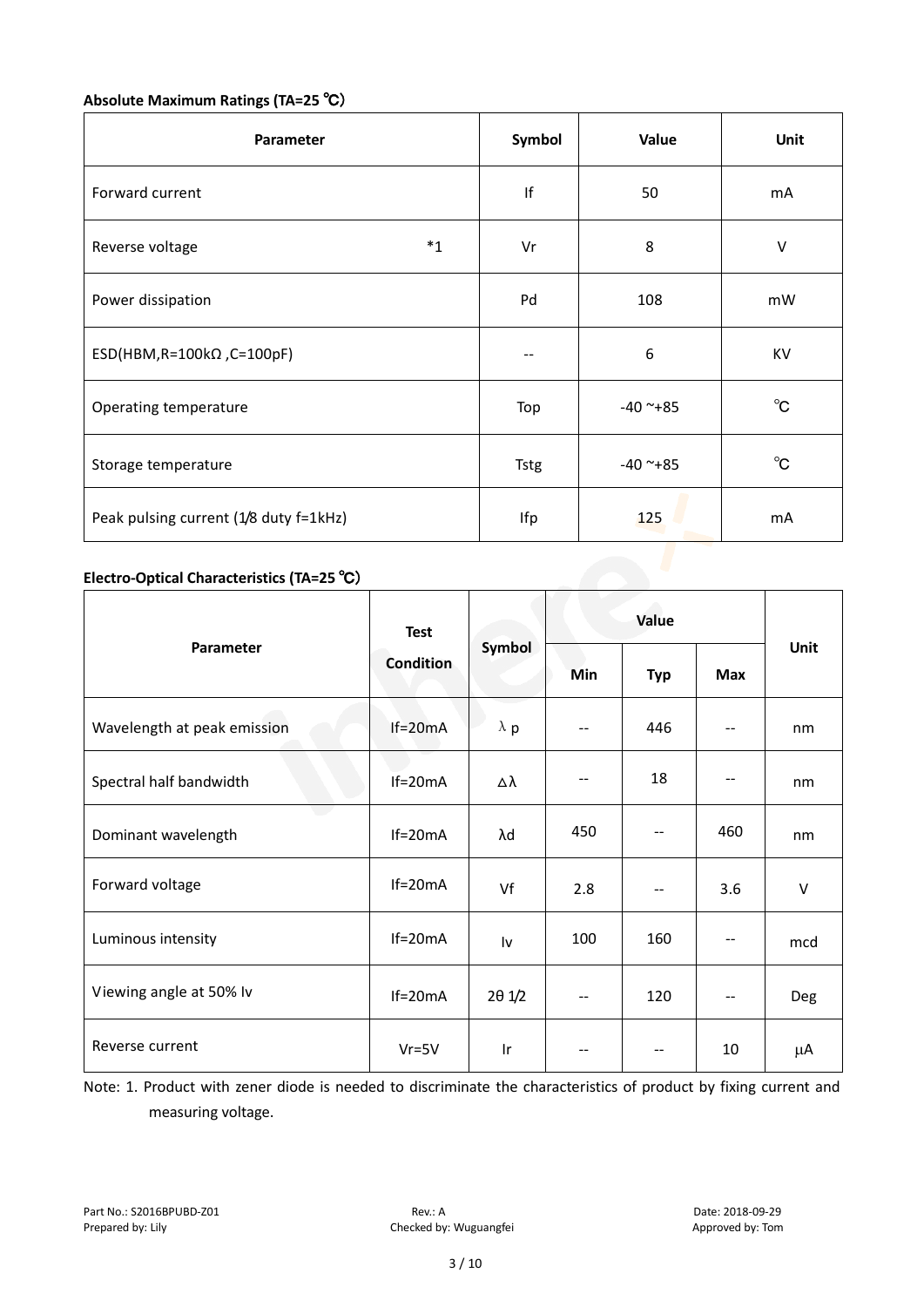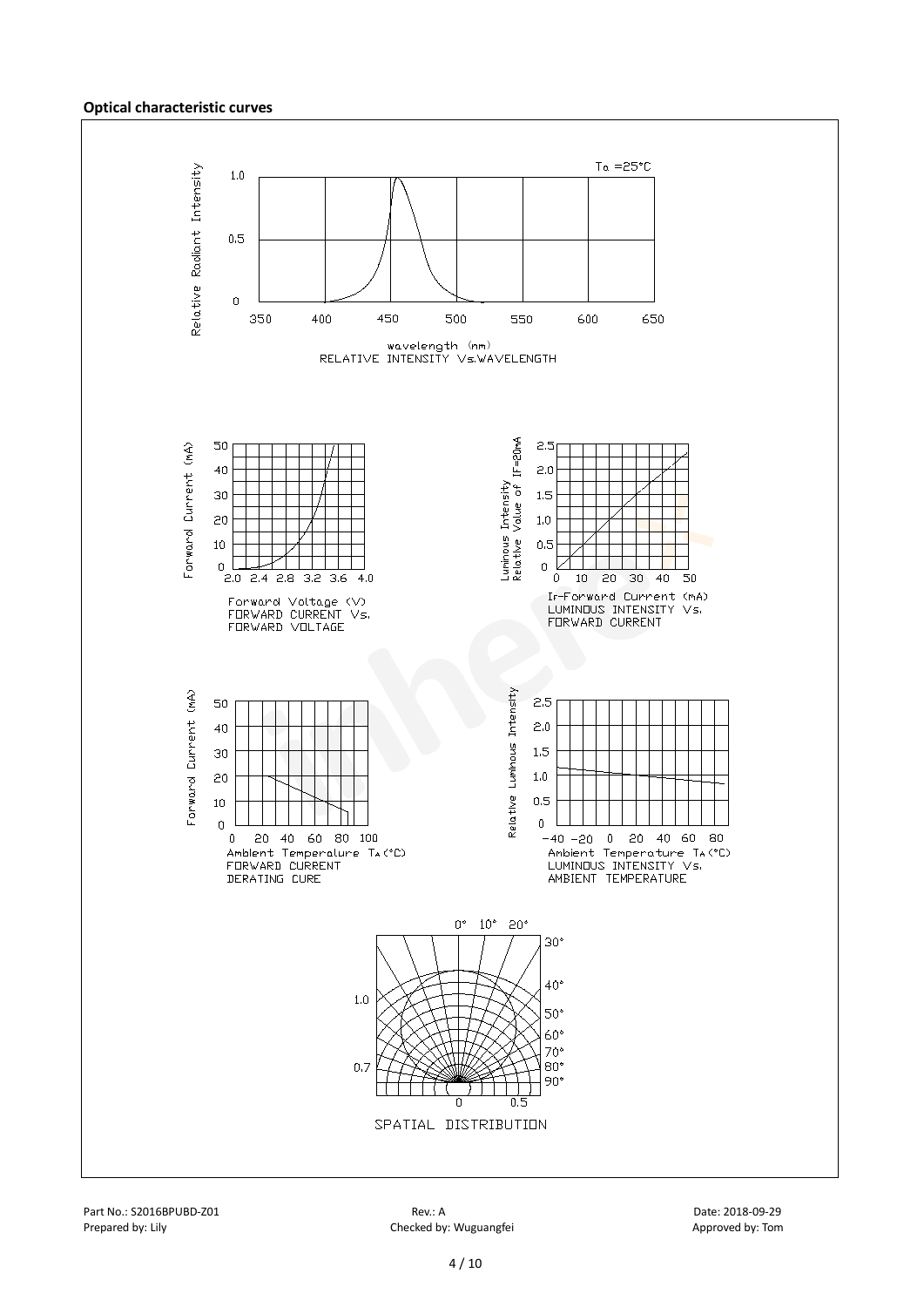#### **Reflow Profile**

Reflow Temp/Time



#### Notes:

- 1. We recommend the reflow temperature 245°C ( $\pm$ 5°C).the maximum soldering temperature should be limited to 260℃.
- 2. Don't cause stress to the epoxy resin while it is exposed to high temperature.
- 3. Number of reflow process shall be 2 times or less.

#### ■Soldering iron

Basic spec is  $\leq$  5sec when 320°C (±20°C). If temperature is higher, time should be shorter (+10°C $\rightarrow$ -1sec).

Power dissipation of iron should be smaller than 20W, and temperatures should be controllable .Surface temperature of the device should be under 350℃.

#### **Rework**

- 1. Customer must finish rework within 5 sec under 340℃.
- 2. The head of iron cannot touch copper foil
- 3. Twin-head type is preferred.



Avoid rubbing or scraping the resin by any object, during high temperature, for example reflow solder etc.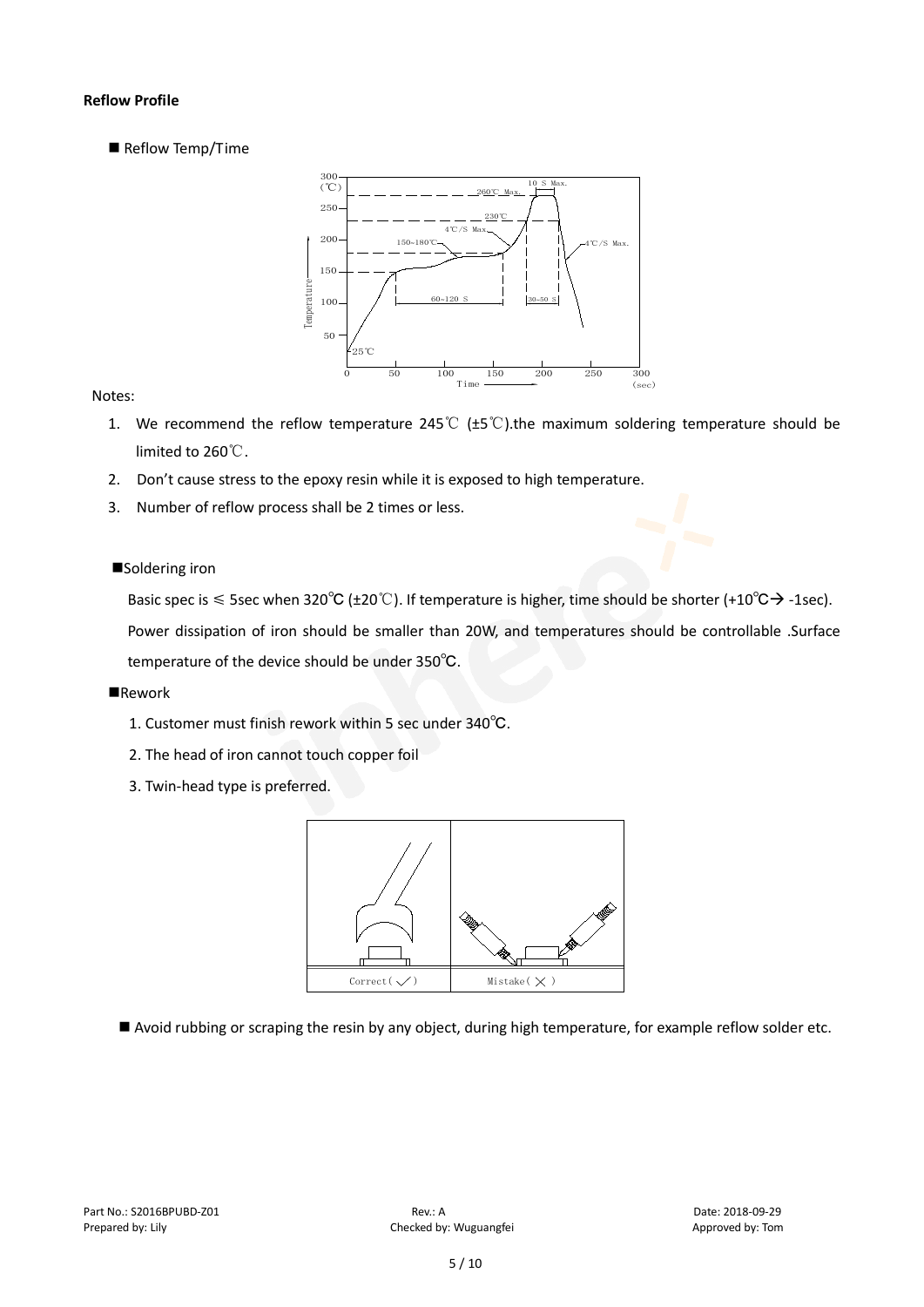#### T**est circuit and handling precautions**

Test circuit



■ Handling precautions

#### 1. Over-current-proof

Customer must apply resistors for protection; otherwise slight voltage shift will cause big current change (Burn out will happen).

#### 2. Storage

#### 2.1 It is recommended to store the products in the following conditions:

Humidity: 60% R.H. Max.

Temperature: 5℃~30℃

- 2.2 Shelf life in sealed bag: 12 month at <5℃~30°C and <30% R.H. after the package is opened, the products should be used within a week or they should be keeping to stored at≦20 R.H. with zip-lock sealed.
	- 3. Baking

It is recommended to baking before soldering. The Conditions is: 60±5℃/24hrs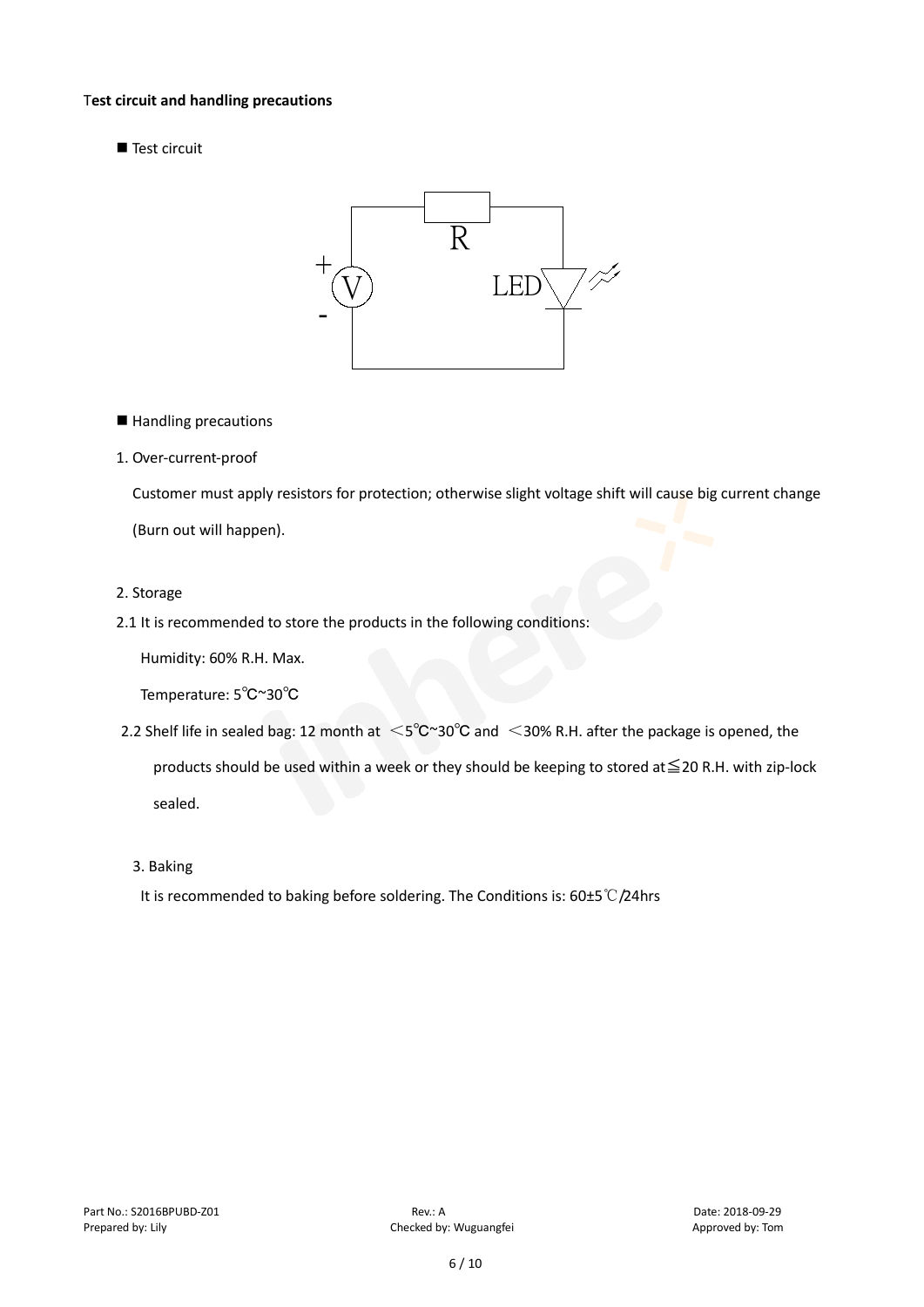### **Test Items and Results of Reliability**

| <b>Test Item</b>                                  | <b>Standard</b><br><b>Test Conditions</b><br><b>Test Method</b>                            |                                | <b>Note</b> | <b>Number of</b><br><b>Test</b> |
|---------------------------------------------------|--------------------------------------------------------------------------------------------|--------------------------------|-------------|---------------------------------|
| <b>Reflow Soldering</b>                           | Ta=260±5 °C, Time=10±2S                                                                    | JB/T 10845-2008                | 3times      | 0/22                            |
| Salt Atmosphere                                   | Ta=35±3°C, PH=6.5 $\sim$ 7.2<br>GB/T 2423.17-2008                                          |                                | 24hrs       | 0/22                            |
| Temperature Cycling                               | -40 $±5^{\circ}$ C<br>$30±1$ min<br>个→(25℃/5±1min) ↓<br>100±5°C<br>$30±1$ min              | 100cycles<br>GB/T 2423.22-2012 |             | 0/22                            |
| <b>Thermal Shock</b>                              | Ta=-40±5 $°C$ ~100±5 $°C$ ,<br>GB/T 2423.22-2012<br>15±1min dwell                          |                                | 100cycles   | 0/22                            |
| High Humidity High Temp.<br>Cycling               | Ta=30±5 $^{\circ}$ C $\sim$ 65±5 $^{\circ}$ C,<br>GB/T 2423.4-2008<br>90±5%RH,24hrs/1cycle |                                | 10cycles    | 0/22                            |
| High Humidity High Temp.<br>Storage Life          | Ta=85±5 °C, $\psi$ (%)=85±5%RH                                                             | GB/T 2423.3-2006               | 1000hrs     | 0/22                            |
| High Temperature<br>Storage Life                  | Ta=100±5 °C, non-operating                                                                 | GB/T 2423.2-2008               | 1000hrs     | 0/22                            |
| Low Temperature<br>Storage Life                   | Ta=-40±5℃, non-operating                                                                   | GB/T 2423.1-2008               | 1000hrs     | 0/22                            |
| Life Test                                         | Ta=26±5 °C,@20mA,<br>$\psi$ (%)=25%RH~55%RH                                                |                                | 1000hrs     | 0/22                            |
| High Humidity High Temp.<br><b>Operating Life</b> | Ta=85 $\pm$ 5 °C, @20mA,<br>$\psi$ (%)=85%RH                                               | GB/T 2423.3-2006               | 500hrs      | 0/22                            |
| Low Temperature<br><b>Operating Life</b>          | Ta=-20±5℃,@20mA                                                                            | GB/T 2423.1-2008               | 1000hrs     | 0/22                            |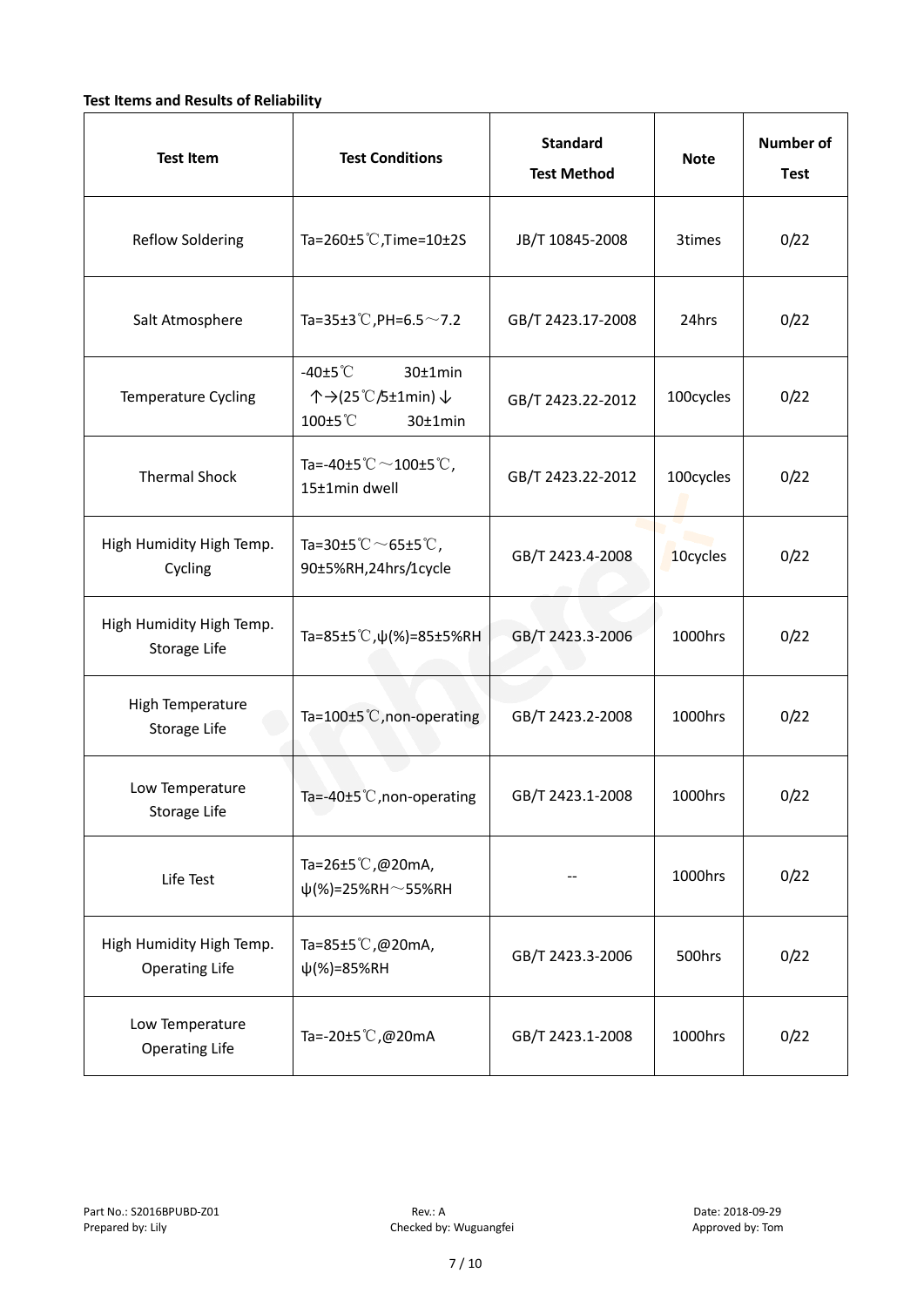#### **Forward Voltage Rank Combination (IF=20mA)**

| Rank                      | Min. | Max. | Unit |
|---------------------------|------|------|------|
| $\boldsymbol{\mathsf{H}}$ | 2.8  | 2.9  |      |
|                           | 2.9  | 3.0  |      |
|                           | 3.0  | 3.1  |      |
| К                         | 3.1  | 3.2  |      |
| L                         | 3.2  | 3.3  | V    |
| M                         | 3.3  | 3.4  |      |
| ${\sf N}$                 | 3.4  | 3.5  |      |
| $\mathsf O$               | 3.5  | 3.6  |      |

## **Luminous Intensity Rank Combination (IF=20mA)**

| Rank                                            | Min. | Max. | Unit |
|-------------------------------------------------|------|------|------|
|                                                 | 100  | 125  |      |
| К                                               | 125  | 160  |      |
|                                                 | 160  | 200  | mcd  |
| M                                               | 200  | 250  |      |
| N                                               | 250  |      |      |
| Dominant wavelength Bank Cambination (IF-20m A) |      |      |      |

# **Dominant wavelength Rank Combination (IF=20mA)**

| Rank | Min. | Max. | Unit |
|------|------|------|------|
| Ba   | 450  | 452  |      |
| Bb   | 452  | 454  |      |
| Bс   | 454  | 456  | nm   |
| Bd   | 456  | 458  |      |
| Be   | 458  | 460  |      |

#### **Group Name on Label (Example DATA: L L Bb 20)**

| DATA: L L Bb 20 | Vf(V)           | Iv (mcd) | λd (nm)          | <b>Test Condition</b> |
|-----------------|-----------------|----------|------------------|-----------------------|
| L→L→Bb→20       | $3.2^{\sim}3.3$ | 160~200  | $452^{\circ}454$ | $IF=20mA$             |

Notes:

1. The tolerance of luminous intensity (Iv ) is  $\pm 15\%$ .

2. The tolerance of dominant wavelength is ±1nm.

- 3. This specification is preliminary.
- 4. This specification is a standard specification of our factory, can make in accordance with customer's special requirement.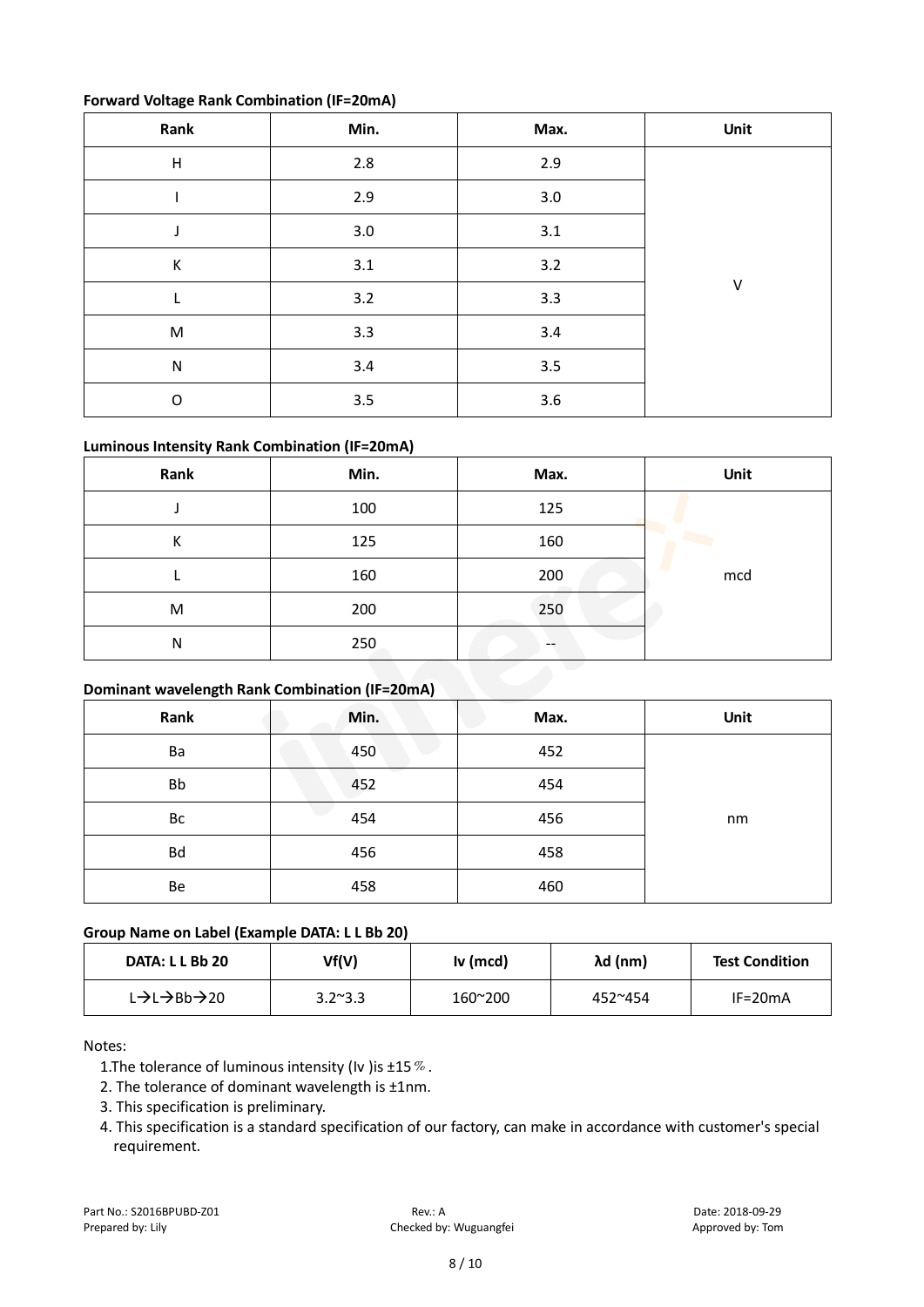#### **2016 Series SMD Top LED Lamps Packaging Specifications**

- 
- Feeding Direction **Constanting Construction Constanting Operations Construction Constanting Construction Constanting Construction**





**Dimensions of Tape (Unit: mm)**



**Arrangement of Tape**



Notes:

- 1. Empty component pockets are sealed with top cover tape;
- 2. The maximum number of missing lamps is two;
- 3. The cathode is oriented towards the tape sprocket hole in accordance with ANSI/EIA RS-481 specifications.
- 4. 4,000pcs/Reel.

Part No.: S2016BPUBD-Z01 Rev.: A Date: 2018-09-29 Prepared by: Lily Checked by: Wuguangfei Approved by: Tom Checked by: Wuguangfei Approved by: Tom Approved by: Tom